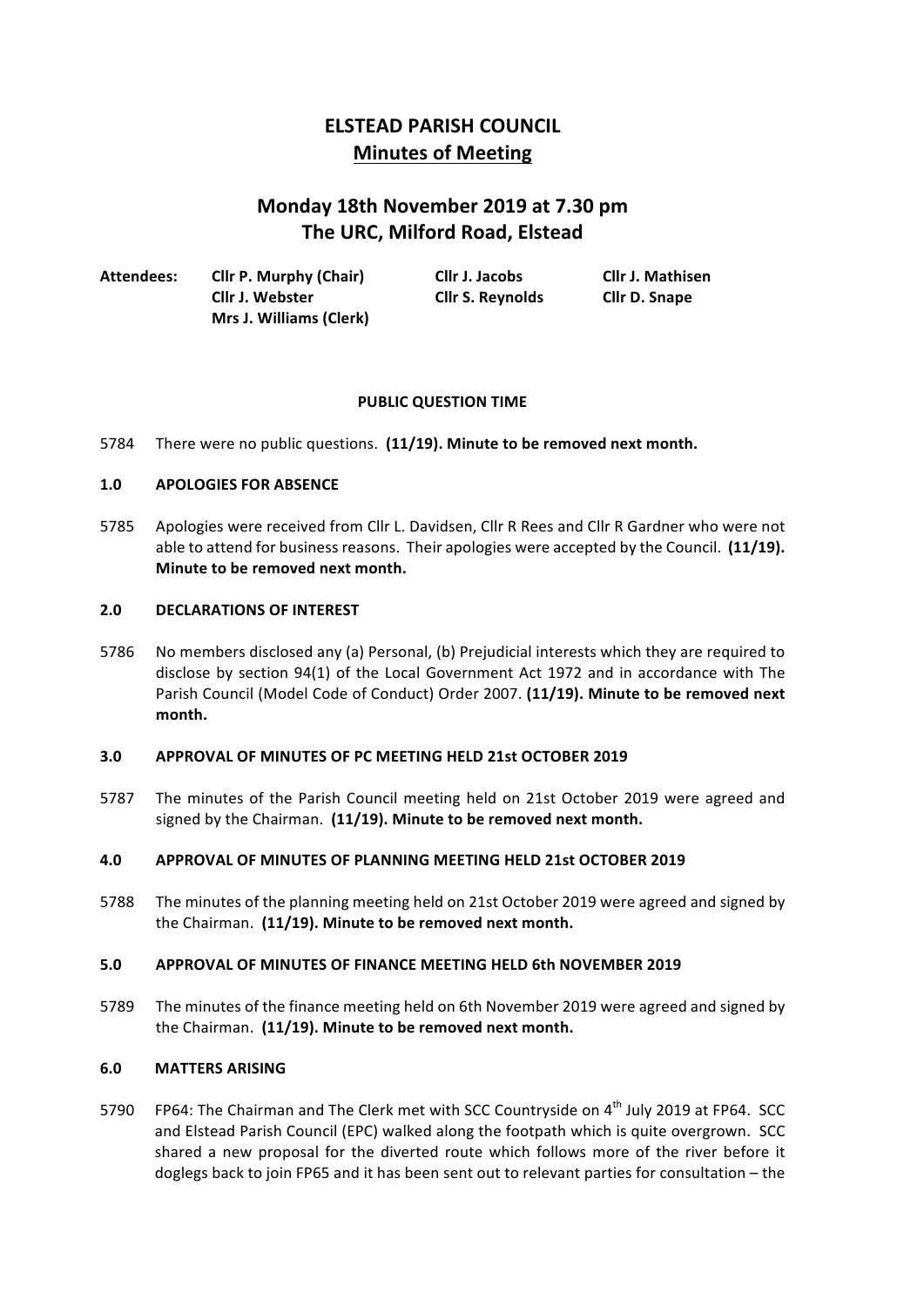consultation will close on  $25<sup>th</sup>$  October 2019. SCC advised that they have received some objections to the planned diversion as a result of the consultation. The Clerk advised councillors that the FP64 has been cut back and is now accessible. **(11/19)**

- 5791 Environmental PIC Monies: The Clerk advised that WBC PIC officers are happy to support the application for the recycling waste container at Woolfords Lane Cemetery and are waiting for WBC portfolio holders to sign off the applicaiton. (11/19).
- 5717 New NHP support programme with increased funding to £17,000: The Clerk ascertained E&W NHP is eligible to obtain a further  $£2,000$  and will apply for this grant once the next steps are determined and an estimate for works received from Nexus Planning. For NHP who are allocating affordable housing there is a further  $£10,000$  available. Nexus to advise The Clerk whether E&W NHP would be eligible to apply for this. (10/19)
- 5792 Sharks floodlights: The PC to draw up a new agreement with the Sharks. The Clerk to action when the floodlights have been purchased. Sharks are applying for additional funding from the Football Association to help purchase the floodlights  $-$  a decision is due in December. The floodlights have therefore not yet arrived. (11/19).
- 5793 Damaged railing opposite Fulbrook Lane. SCC advised that they are pursuing a claim for the damage and repairs are being programmed by the Follow Up Team. The Clerk has reported this gap several times and finally SCC have installed some yellow safety fences but there is no clarification as to when the railings will be replaced. The Clerk has written a letter of formal complaint to the Head of Surrey Highways as there has been no further action from Surrey CC Structures department. The barriers have fallen over which is both a safety hazard as well as offering little or no protection. The Clerk to forward a copy of the email to Clr D. Harmer. (11/19).
- 5646 Cllr P Murphy raised concern over the fencing at the Jubliee playground and the possibility of children being struck by stray balls. The Clerk showed councillors a photograph of fencing bordering an astro pitch. The Clerk to look at retractable options. Cllrs to look at fencing examples at Chiddingfold and Shackleford. No progress reported and councillors to look at this over the Autumn. There is little immediate hazard as the cricket season has now closed. Councillors have also noted that the picket fencing surrounding the playpark will need some remedial work but this will be actioned once the need for safety fencing has been determined. **(09/19)**
- 5794 Memorial Bench: The Clerk confirmed that councillors were happy with the proposed bench and specified which colour would be appropriate. There has been no response from the resident – The Clerk has contacted the resident again. (11/19).
- 5648 A councillor has raised concern over a chevron missing at the junction of the Milford and Shackleford Roads. One chevron has been reinstated but the second chevron is still missing despite several emails from The Clerk. The clerk to follow up again. (09/19).
- 5503 Blocked Gully: It is noted that the culvert under Guinea Common is blocked. Clr Harmer asked for The Clerk to send a plan of the gully so that he can confirm if it is SCC responsibility. **(06/19).**
- 5795 A rubbish bin situated at the junction of Woolfords Lane / Thursley Road has been knocked over. The Clerk met with WBC on  $24<sup>th</sup>$  October and a location has been agreed for the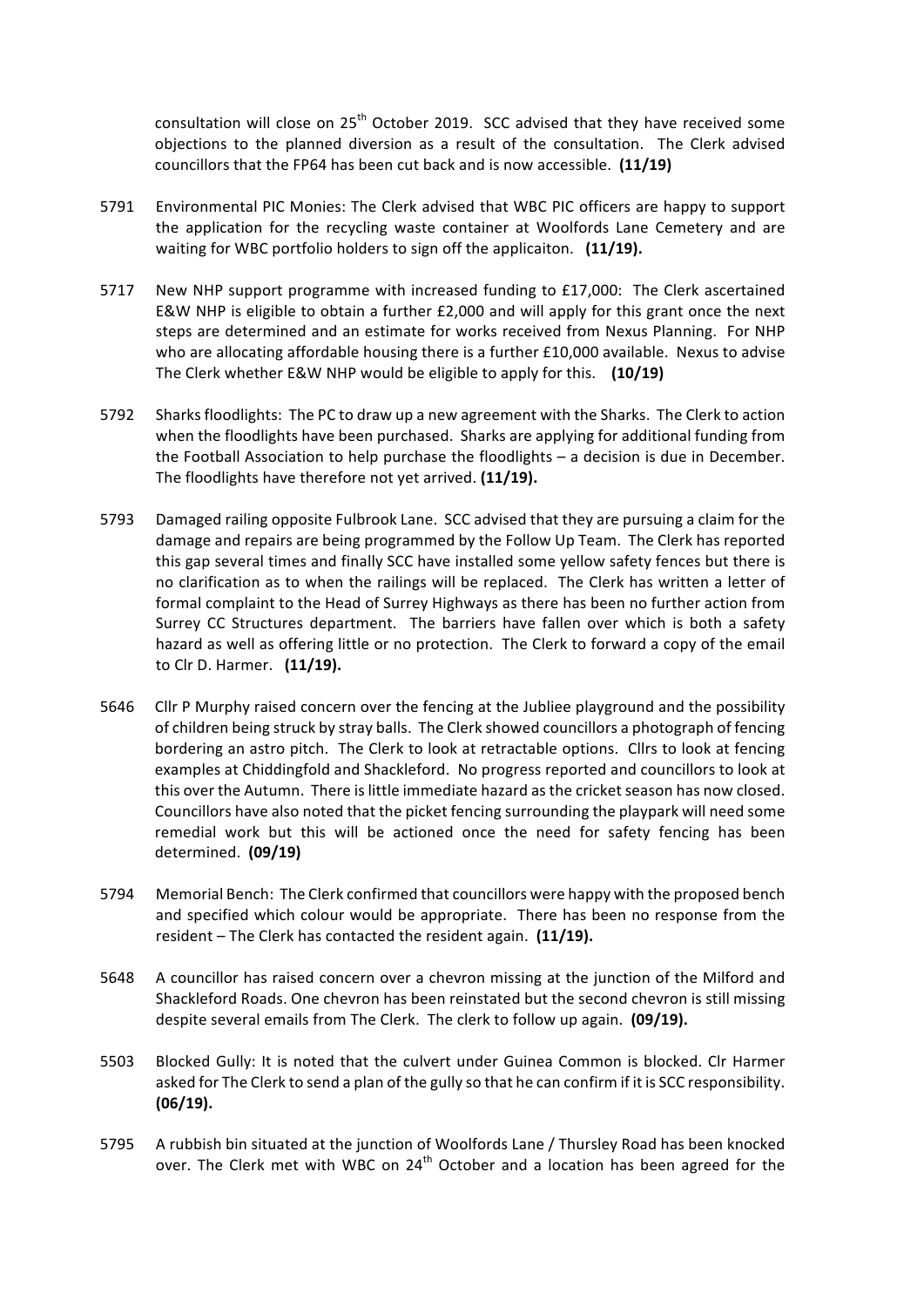replacement bin. The bin to be installed in the New Year. (11/19) Minute to be removed **next month.**

- 5656 Website Admin: It was agreed that The Clerk, Cllr Reynolds and Cllr Davidsen would have access to the web in addition to Mrs Davidsen. The Clerk has been trained on how to update the website. Cllr Reynolds to be trained within the next month. (09/19)
- 5661 Heads of Terms for New Lease: Following the council's written response to the Heads of Terms WBC have responded with the correct terms. The terms were circulated before the meeting and Councillors were happy to accept them. The Clerk has written to confirm the PC's acceptance and to ask for an up to date map of both greens as well as to check that this agreement will apply to the Main Village Green as well. The clerk has received no response and will follow this action up again. (11/19). Minute to be removed as covered **under Agenda Item 13.**
- 5796 Honeypot House development: Cllr D. Else has alerted enforcement who have requested the developer submits a planning application. Clrs reviewed the planning application in August and The Clerk noted that the application was subsequently withdrawn. A revised application has been considered and objected to by the planning sub committee at the meeting held in October. WBC have passed the retrospective planning application inspite of objections being raised by the Parish Council as well as by some residents. Cllr D. Else is following up the use of the retail space part of the development with WBC Enforcement. **(11/19).**
- 5664 Fence by field by Triangle: Cllr D. Else has alerted enforcement who have confirmed that planning application is not required as it falls under permitted development. The parts of the fence that were over 2 metres have been cut to just under 2 metres. Clr D Else and Mrs Davidsen to follow this up with the enforcement department. **(09/19).**
- 5668 Haslemere Hospital: Clr J Else is attending a meeting on 18<sup>th</sup> September which will discuss the future of Haslemere hospital. **(09/19) Minute to be removed next month.**
- 5797 The PC is waiting to hear back from SCC with a definitive statement relating to the commonland status of the land to be taken for the proposed footway by Marcus's triangle. The PC has issued a press release which has received some coverage in the local press. There has been no further progress on this although residents did observe people in hi-viz jackets measuring the width of the road prior to the October PC Meeting. The PC is still waiting for a statement from SCC. The temporary traffic prohibition order has been removed and there has been no further information from SCC. (11/19).
- 5798 The PC notes that the village welcomes filming on the MoD land at Hankley Common but the recent bout of filming has caused a lot of disruption both with the volume of traffic as well as the degradation of the road to the Dropping Zone. There is due to be a HUG Meeting on  $20^{th}$  November at which the traffic issues and the state of the access road will be discussed. Cllr Murphy and Cllr Mathisen to attend. (11/19). Minute to be removed next **month.**
- 5732 BT phone box: BT have advised that they will not be able to repaint the Milford phone box for the foreseeable future but are able to provide the paint free of charge. The Clerk has contacted lan Jeffery and is waiting for a quote. (11/19). Minute to be removed as covered **under Agenda Item 16.**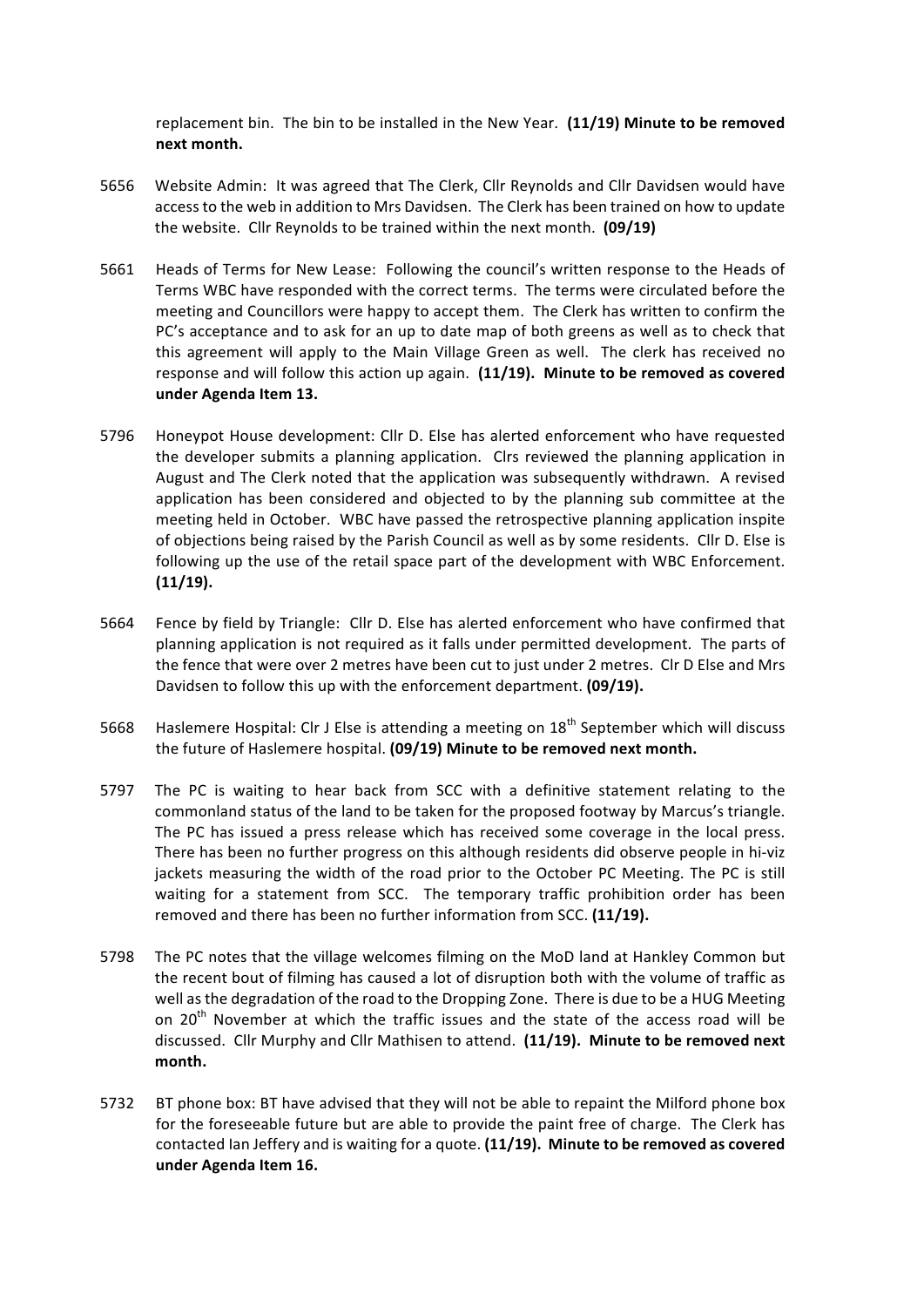- 5699 Broadband: a resident has highlighted problems with their broadband. (09/19).
- 5799 Show home visit: Cllr Jacobs, Mrs Davidsen and The Clerk visited the show home at Weyburn. Mrs Davidsen questioned where the LAP / LEAP was going to be sited. Clarion advised that they have checked the planning consent and they believe there is no requirement for a LAP / LEAP to be provided. Elstead PC and Peper Harow Parish are concerned as there is already an under provision of play equipment in Elstead and none in Peper Harow. The Clerk and Cllr Jacobs looked at the planning consent online and condition 39 clearly stated that one should be provided. Cllr Murphy has contacted WBC asking to see the plan that was submitted for condition 39. The Clerk and Cllr Murphy visited the site and looked at the proposed play area. The proposed area is very small and sits on a steep slope at the bottom of which is a deep culvert. The Clerk to ask Clr D. Else for support with this matter and to arrange a meeting with WBC planners. (11/19).
- 5737 Councillors agreed that the defibrillator should be relocated to the external village hall wall. Councillors have confirmed their availability for AED training on  $23<sup>rd</sup>$  and  $30<sup>th</sup>$  November (to be given by Mrs Holroyd). The clerk to forward a schedule. (11/19).
- 5800 St James Primary School consultation: a letter was sent to St James Primary School following the last PC meeting but there has been no response or acknowledgment. The Clerk to follow up and to invite the school to attend the December PC meeting to present the findings following the consultation. (11/19).
- 5742 A report had been circulated in advance of the meeting. The Clerk explained that SCC were now going to be in charge of locating the VAS which meant that the training to relocate the VAS training (that RK attended) is not going to be of benefit as the VAS will be installed by SCC engineers. Councillors asked The Clerk to withhold the payment of the training invoice pending further information from SCC. The Tilford Clerk advised that Cllr Harmer is aware that parishes are withholding payment until the VAS situation is resolved. SCC have also now confirmed that the written procedures do not need to be rewritten and so the project may be restarted as per the original agreement. The Clerk is waiting on further instruction. **(11/19).**
- 5744 It was agreed that Cllr Murphy should write to SCC concerning the fact that the PC is wrongly (in it's opinion) excluded from consultation involving S106 agreements. (10/19).
- 5801 Following the advice the clerk received regarding the fact that trees must be surveyed every two years councillors have confirmed that The Clerk can instruct Chalice to resurvey the PC's trees. (10/19) Minute to be removed next month as covered under agenda item 15.
- 5802 The Smiths Charity has contacted the PC and suggested that groups may apply for a little more money. Councillors agreed that The Clerk should apply for a further £2,000. The clerk has drafted a letter but is waiting on details from the school to include in the letter. **(11/19).**

# **7.0 REPORT FOLLOWING THE FINANCE SUB COMMITTEE MEETING HELD 6th NOVEMBER 2019**

5803 The draft minutes with accompanying paperwork were circulated prior to the PC meeting. Proposed expenditure is shown at the end of these minutes. Members of the Finance Sub Committee met to go through the budget for FY20/21. The notable items of expenditure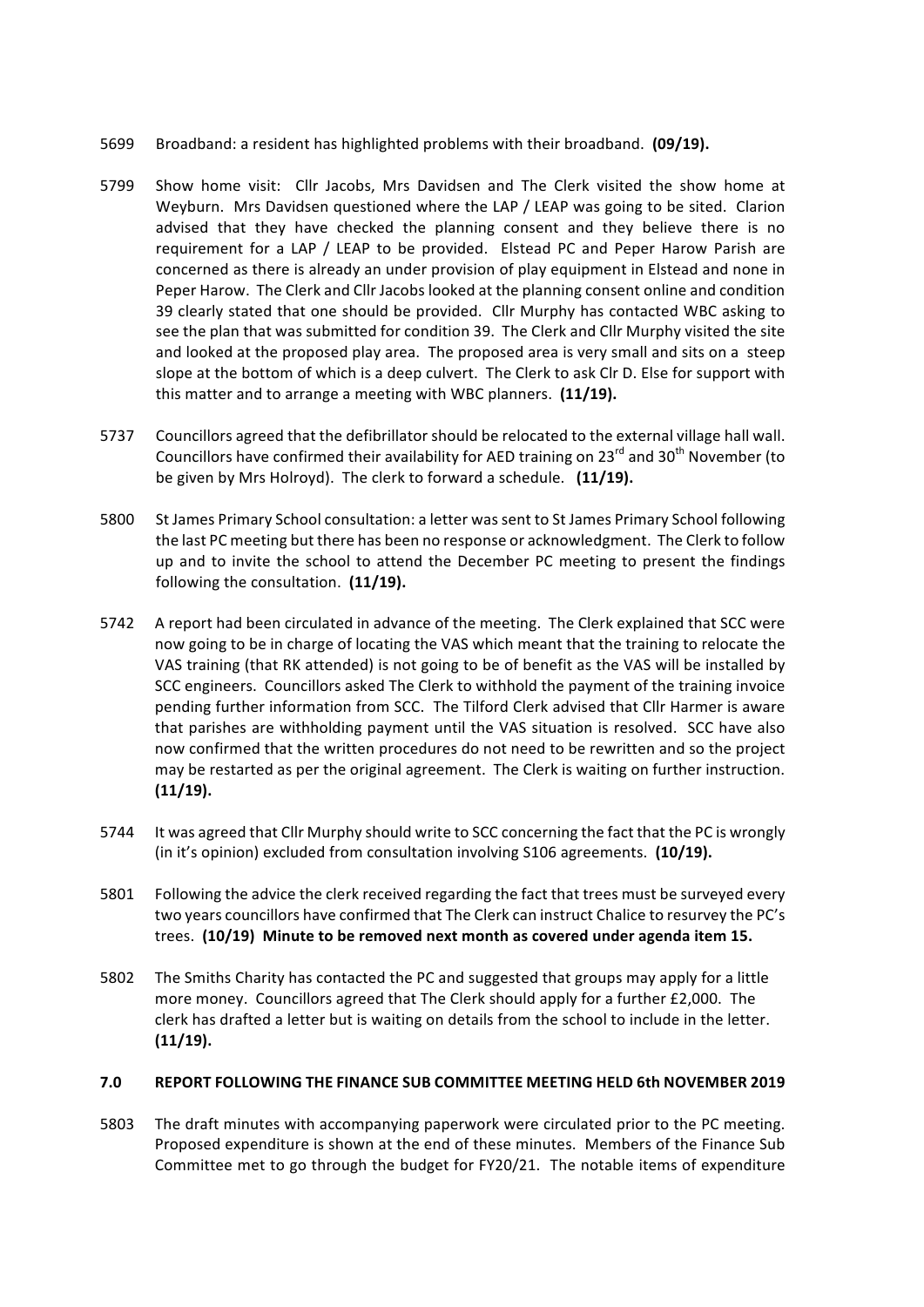are: tree surgery £6k, NHP £8k, special projects £4k (FP64 and the village sign), Our Elstead £1k, pitch treatment\* £1k. Councillors are in agreement that it has been frustrating trying to ensure that SCC complete vegetation works and at the October meeting had agreed that the only solution would be take on vegetation clearance and ROW maintenance and this is why there is an allocation of  $E1k$  for each of these categories. To achieve this the Finance Sub Committee has proposed a modest increase of precept from £60,000 to £63,000. Councillors accepted the proposals and thanked the Finance Sub Committee for their work in this matter. The Clerk to submit the Precept proposal to WBC by  $3^{rd}$  January 2020. **(11/19).** Minute to be removed next month.

\*The Sharks commissioned a survey of Thursley Road and Burford Lodge rec playing pitches. The resulting survey has proposed a raft of recommendations costing well over  $£10k$ . The PC believed that some of the works are not deemed necessary or are low priority and the sports clubs will need to match fund any works undertaken.

# **8.0 REPORT FOLLOWING MEETING WITH THE MILL HELD 8th NOVEMBER 2019**

- 5804 Following the closure of the Mill carpark for Bonfire Night Cllr Murphy, Cllr Else and WBC Licensing Officer met with the manager of the Mill. The Mill had originally stated that the carpark closure was for safety reasons and the effect of the closure on the rest of the village was not their responsibility. At the meeting the manager was fulsome in her apologies and explained that they were already working on improving the planning of this event for 2020. The PC did not ask for a financial contribution towards the repair of the Green which RK has completed. (11/19). Minute to be removed next month.
- 5805 Cllr J Else had asked for police support to control the traffic on Bonfire Night but they had refused to attend saying that it was not their responsibility. Cllr J. Else has sent a formal letter of complaint to the Police and will seek to arrange a meeting with Inspector Graham Smith. (11/19).
- 5806 On the Sunday following Bonfire Night cars were parked on both sides of the road by the Green at the Woolpack exit. Track marks were found for a second time on the green and the green has been repaired again by RK. Councillors discussed whether there should be small fence posts or signs saying that parking was not allowed but all agreed that this was not necessary for the time being. (11.19). Minute to be removed next month.

## **9.0 WBC UPDATE**

5807 There was no update as both councillors was unable to attend the meeting for business reasons. (11/19). Minute to be removed next month.

## **10.0 SCC UPDATE**

5808 There was no update as the councillor was unable to attend the meeting for business reasons. (11/19). Minute to be removed next month.

#### **11.0 NEIGHBOURHOOD PLAN UPDATE**

5809 NHP Redraft: The redrafted NHP has been received and checked. Comments will be fed back to Nexus and it is hoped that the plan will be ready for consultation mid December / early January. The Clerk to forward the amended draft to all councillors. The SG to check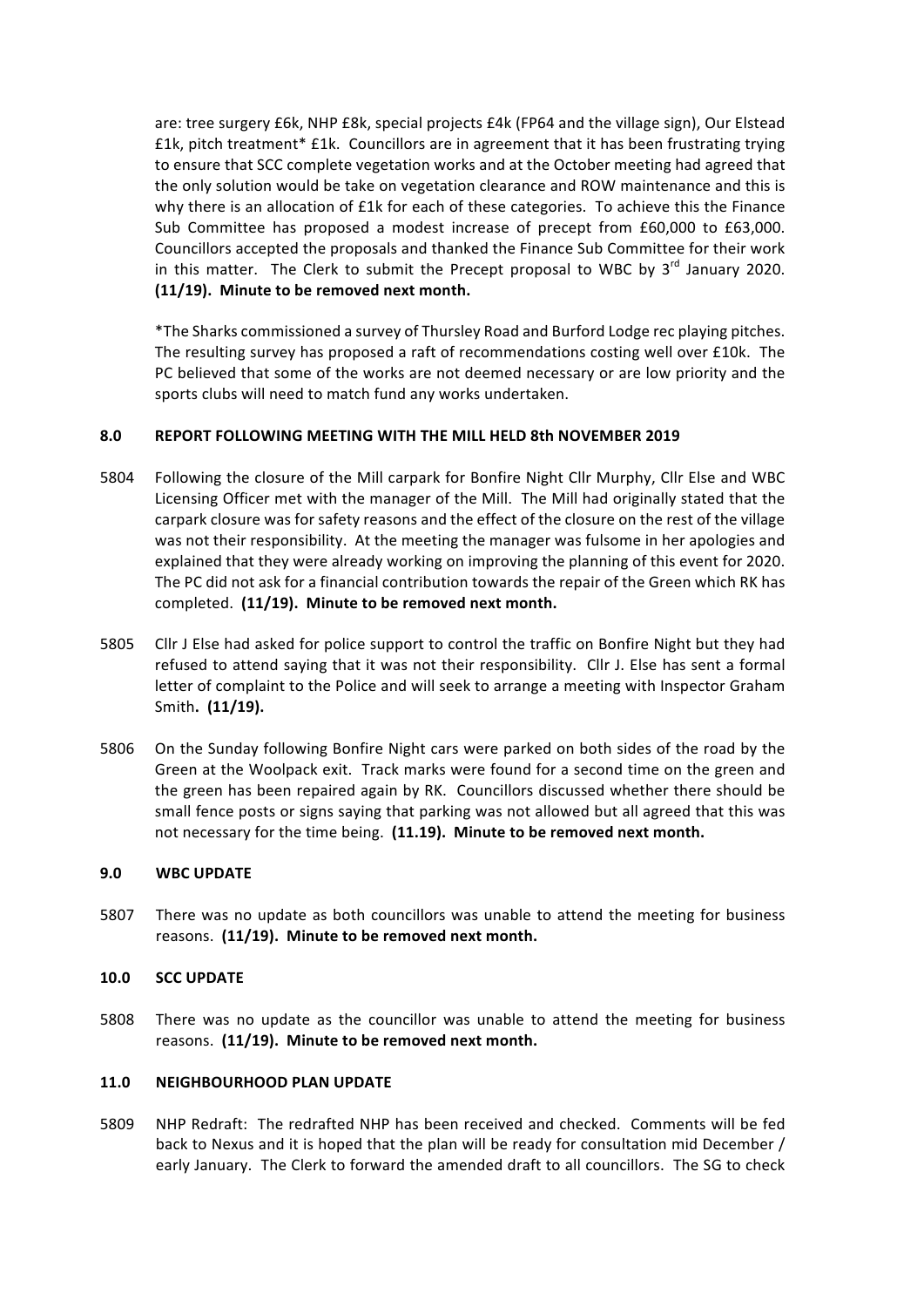to ensure that there is enough weight given to the following categories: protecting the rural feel of the Milford Road, horse policy, protecting major employment sites including the carehome. **(11/19).**

- 5810 Settlement Boundary: Cllrs Jacobs and Mathisen have conducted an analysis of the Settlement Boundary. Members of the NHP SG met on 25.10.19 and there is now a coherent plan. Minor amendments that are being made to the Settlement Boundary will be listed as an appendix at the end of the NHP. (11/19)
- 5811 HRA: WBC have confirmed in writing that a HRA is needed. The Clerk has contacted Aecom who confirmed that this will be part of a free technical support package that the PC has secured. **(11/19)**

## **12.0 OUR ELSTEAD UPDATE (OE)**

- 5519 Village Wide Fete: Following comments on the village facebook Cllr Mathisen has spoken to The PTA Chair with regards a village wide event. The Chair to speak with the rest of the PTA for their thoughts. **(06/19).**
- 5812 Christmas Light Switch On 2019: Blakemore have kindly agreed to donate £200 towards this event. The Clerk has placed an order of refreshments via the Spar for delivery at the end of November. Oxenford Farm have kindly agreed to donate a 12-14ft Christmas tree. Musicians and singing has been arranged. The EVN will feature the event poster on the front cover of the December issue. Cllr J Else has completed a risk assessment. Councillors to advise Cllr Mathisen if they can volunteer to help at the event. (11/19).
- 5813 Village sign: There was much discussion regarding the village sign. Councillors agreed that it should be based on the PC logo that was created for the new village website. The Clerk has drafted a funding application letter to the Bilmeir Trust proposing the sign as a project to be funded by the trust. The clerk and Cllr Mathisen have found a variety of companies who make signs - the approximate cost is £5k. Cllr Mathisen to meet with Mr Williams to discuss the design. (11/19).
- 5814 Spring Bulbs: Cllr Mathisen and Cllr Murphy to agree locations for spring bulbs. Cllr Snape has forwarded a planting plan to Cllr Murphy. (11/19).
- 5815 Seasonal Sweep: At the seasonal sweep on  $9<sup>th</sup>$  November volunteers collected 22 bags of leaves. EGC cleaned the memorial and tended the garden in front of the village hall. WBC had cut the hedge to the closed cemetery in the week leading up to Remembrance weekend. (11/19). Minute to be removed next month.

## **13.0 VILLAGE AND CHURCH GREEN LEASE**

5816 Village Green and Church Green Lease: the Heads of terms as well as the maps of the area were circulated to councillors who agreed that the PC should proceed and renew its lease of these two areas. The Clerk to contact WBC. (11/19).

#### **14.0 BURFORD LODGE REC SIGNAGE**

5817 Burford Lodge Rec Signage: The Sharks had asked if the PC can improve the directional signage to Burford Lodge Rec. The current sign is sited too high and away from the slip road.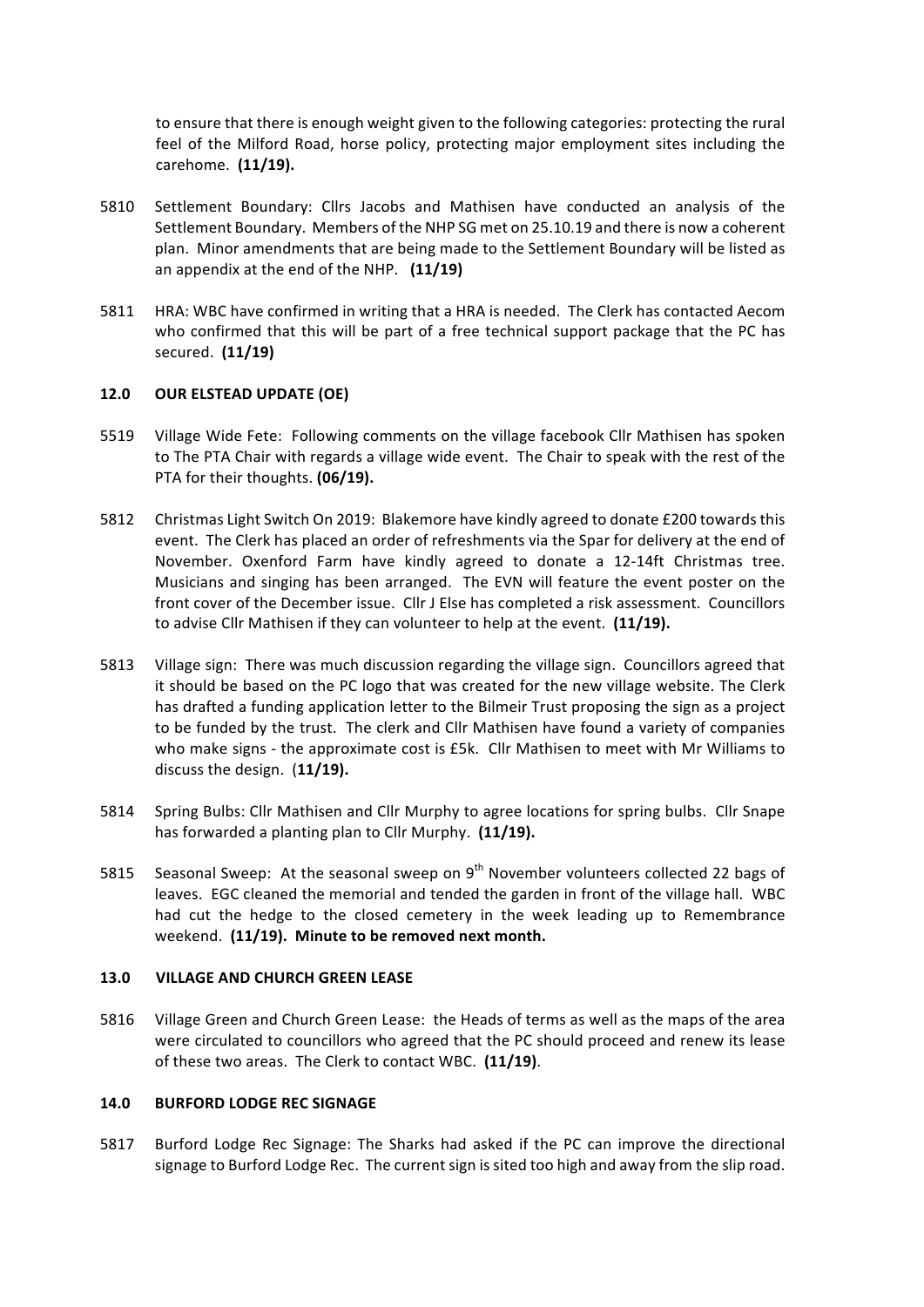The Clerk to liaise with the tennis club and to arrange to install a sign above the current tennis club sign. **(11/19).**

## **15.0 TREE SURVEY**

5818 Tree survey: the quote for the tree is slightly cheaper versus the survey conducted in 2017 and is £2,475 ex vat (versus £2,730 ex VAT). Councillors approved this expenditure which the PC is allowed under its powers of Highways Act 1980, s.96 and the clerk will arrange with Chalice to undertake the works. (11/19).

## **16.0 TELEPHONE BOX REPAINTING**

5819 Milford Road Telephone Box: BT are unable to prioritise painting the phone box but have offered to provide the paint free of charge. Ian Jeffery has quoted £280 to paint the telephone box in Spring 2020. The council approved this expenditure under its powers of Local Government (miscellaneous provision) Act 1953, s.4. (11/19).

## **17.0 PC MEETING CALENDAR FOR 2020**

5820 Calendar 2020: The clerk proposed meeting dates for 2020 which councillors accepted. The clerk to notify The URC. (11/19). Minute to be removed next month.

## 18.0 **REPORTS AND CORRESPONDENCE**

- 5821 The annual report from CAW was received along with a request for a donation. The clerk to add this to the December meeting agenda. (11/19). Minute to be removed next **month.**
- 5822 The RBL have asked for the PC's filing cabinet to be relocated. The Clerk and RK to move it before the end of November. (11/19). Minute to be removed next month.
- 5823 The Clerk received a response to the PC's letter regarding the manner in which the horses are being kept on the fields opposite The Mill. The clerk to respond. (11/19). Minute to be removed next month.
- 5824 A notice advertising the closure of the Shackleford Road (on one side of Marcus's Triangle) was received. The Clerk posted this on facebook and the village website. The road will be closed for BT enabling works. (11/19) Minute to be removed next month.
- 5825 The Clerk advised police of an abandoned vehicle located at the entrance of Burford Lodge Rec (Lower Ham Lane). The police were unable to help and the vehicle has since been moved. (11/19). Minute to be removed next month.
- 5826 A resident reported a fallen down tree (belonging to the house alongside the tennis courts) which blocked the footpath. A local tree surgeon immediately responded. The Clerk advised the EVTC and the EVAA. (11/19). Minute to be removed next month.
- 5827 The Clerk forwarded communication from WBC regarding the opportunity of joining the standards committee to councillors. Cllr Reynolds is interested in the opportunity. The clerk has forwarded Cllr Reynolds details to WBC. (11/19). Minute to be removed next **month.**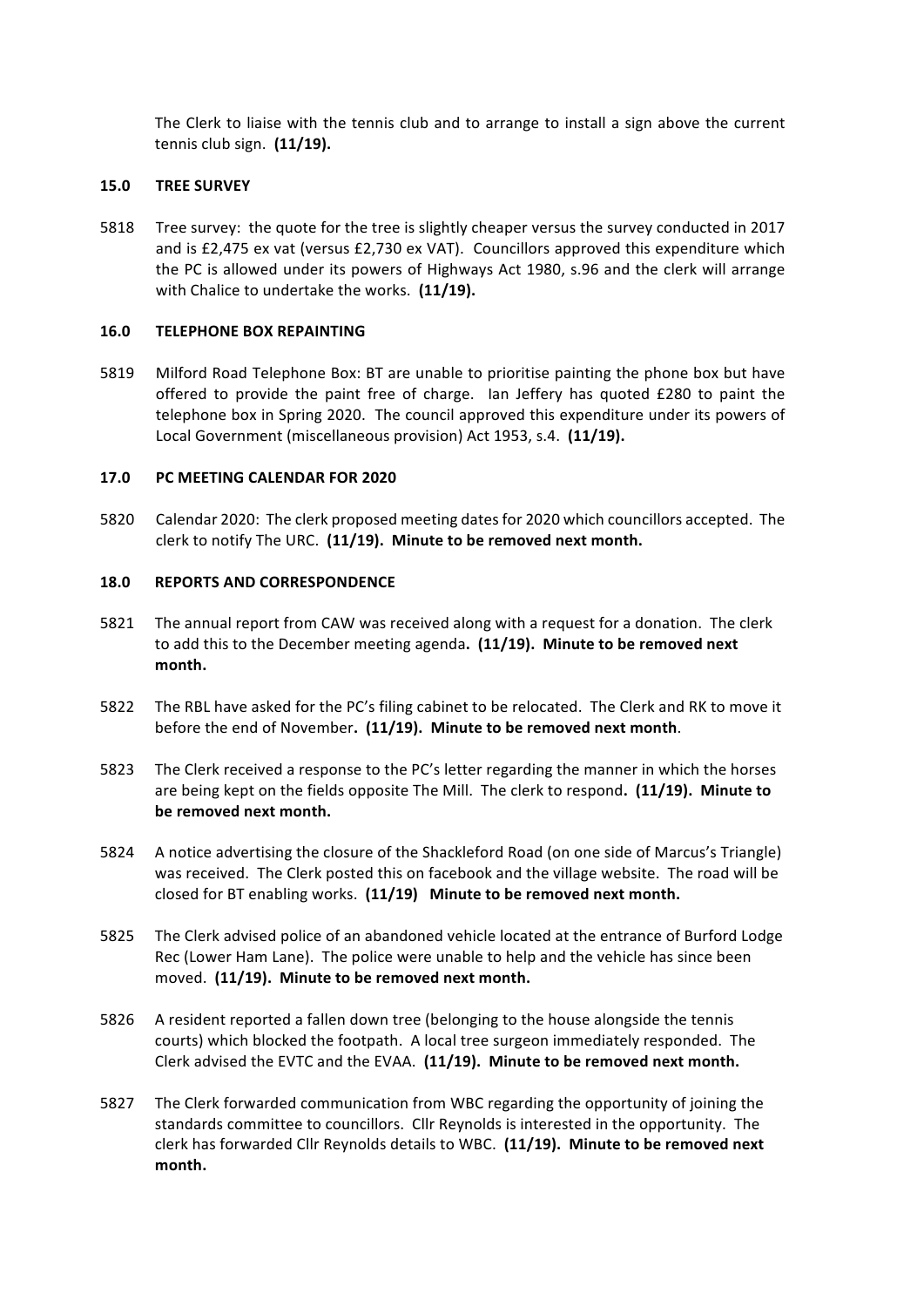- 5828 A resident complained of vehicles parking on the green spaces in Springfield. The Clerk forwarded the email to Cllr J. Else. (11/19). Minute to be removed next month.
- 5829 Repairs have been made to Burford Lodge Rec car park. (11/19). Minute to be removed **next month.**
- 5830 The new barrier situated close to the EVAA has been damaged. Cllr Murphy and RK fixed the barrier. The Clerk has written to the agents for the Weyburn fields regarding this matter. (11/19). Minute to be removed next month.
- 5831 The clerk has reported a dead tree on the Milford Road to SCC who have responded as they are unable to locate the tree. The Clerk to follow up. (11/19). Minute to be removed next month.
- 5832 There have been 2 x cemetery enquiries. (11/19). Minute to be removed next month.
- 5833 The Clerk has responded to the agents for Kingsmead. (11/19). Minute to be removed **next month.**
- 5834 The clerk advised that the next Town and Parishes Meeting would be held at WBC on 2<sup>nd</sup> December. (11/19). Minute to be removed next month.
- 5835 Press releases: Waverley residents reminded about bin changes from 4 November, Waverley Borough Council awards new grounds maintenance contract to Continental, Mayor hosts tea party to thank Volunteers, Festive recycling and reduction: campaign briefing November 2019 - January 2020, Court of Appeal victory for Waverley Borough Council's Local Plan, Waverley seeks to protect offices around Godalming Station. (11/19). **Minute to be removed next month.**

#### **19.0 ACCOUNTS FOR PAYMENT**

#### **ACCOUNTS FOR PAYMENT - NOVEMBER 2019**

| <b>Payee</b>            | Cheque no | <b>Purpose</b>                  | Amount    |
|-------------------------|-----------|---------------------------------|-----------|
| Royal British Legion    | 3985      | Poppy Appeal - wreath           | £25.00    |
| Juliet Williams         | 3986      | Salary / working from home      | £959.43   |
| Juliet Williams         | 3987      | mileage                         | £4.50     |
| <b>Richard Knight</b>   | 3988      | <b>RK0307</b>                   | £497.44   |
| Grasstex                | 3989      | grass cutting                   | £2,739.84 |
| <b>Nexus Consulting</b> | 3990      | <b>NHP</b>                      | £2,400.00 |
| John Mathisen           | 3991      | <b>Expenses for Our Elstead</b> | £387.90   |
| Pat Murphy              | 3992      | Chairmans allowance             | £225.00   |
| Juliet Williams         | 3993      | pads for AED                    | £100.79   |
|                         |           |                                 | £7,339.90 |

# **21.0 MATTERS RAISED BY MEMBERS**

5839 Councillor Mathisen raised the issue of parked vehicles on Bonfire Hill. The Clerk to inform the agent. (19/11).